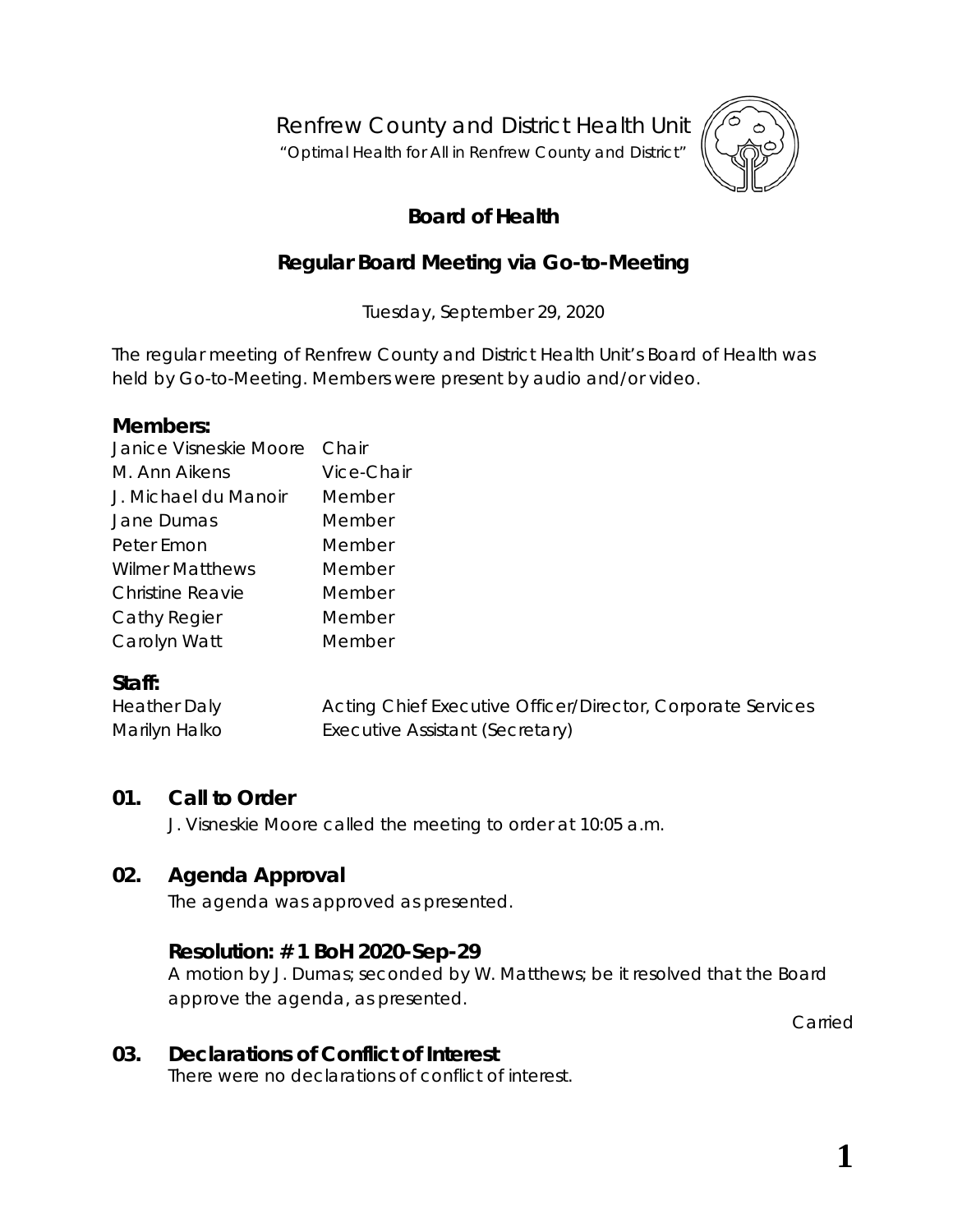### **04. Delegations**

There were no delegations.

# **05. Minutes of Previous Meetings (Approval)**

a. Special Board Meeting Minutes 2020-Jul-28 The meeting minutes for the Special Board meeting held on Tuesday, July 28, 2020, via teleconference, were approved, as presented.

# **Resolution: # 2 BoH 2020-Sep-29**

A motion by C. Reavie; seconded by M. A. Aikens; be it resolved that the Board approve the meeting minutes from the Special Board meeting held on Tuesday, July 28, 2020, as presented.

Carried

## **06. Business Arising**

All items from the 2020-Jul-28 Special Board Meeting Action List were completed.

### **07. Correspondence**

The Board received the following correspondence:

| Subject:       |                                                                              | From:                                       | Action:                                                                                                                                                          |
|----------------|------------------------------------------------------------------------------|---------------------------------------------|------------------------------------------------------------------------------------------------------------------------------------------------------------------|
| a.             | The Decriminalization of<br>Personal Possession of Illicit<br>Drugs          | • Chatham-Kent<br><b>Public Health</b>      | Sent by email on<br>$\bullet$<br>2020-Aug-06<br>• Received as<br>information.                                                                                    |
| b.             | Letter to Minister Filiott<br><b>Funding Health Units</b><br>during COVID-19 | $\bullet$ Simcoe Muskoka<br><b>District</b> | • Sent by email on<br>2020-Aug-19<br>Received as<br>information.                                                                                                 |
| $\mathsf{C}$ . | alPHa Information Break                                                      | $\bullet$ alPHa                             | • Sent by email on<br>2020-Aug-21<br>• Received as<br>information.                                                                                               |
| d.             | <b>Guaranteed Basic Income</b><br>in Throne Speech                           | • Peterborough<br><b>Public Health</b>      | Sent by email on<br>$\bullet$<br>2020-Sep-17<br>Received as<br>$\bullet$<br>information and<br>placed in the Action<br>List Parking Lot for<br>future follow-up. |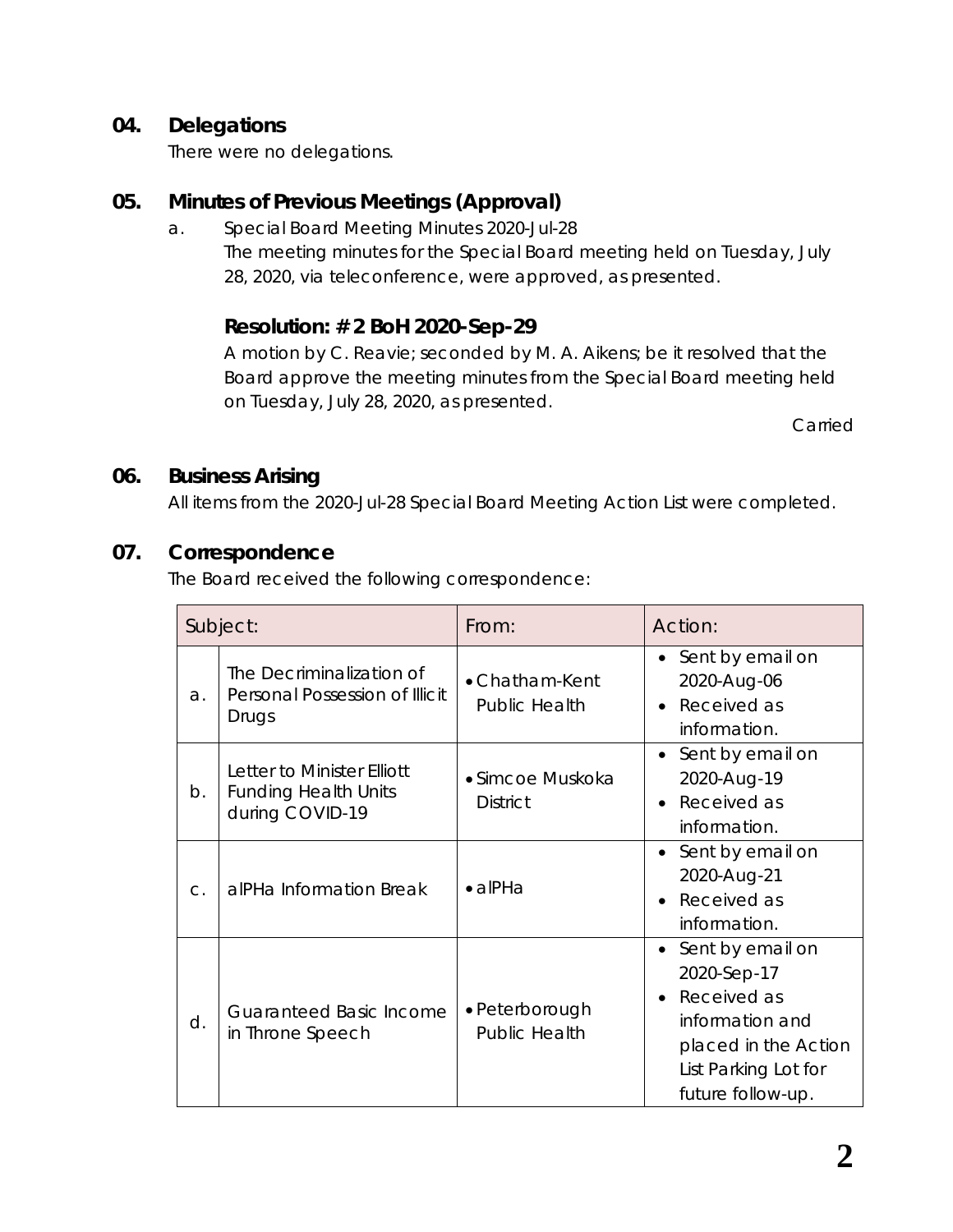| е. | COVID-19 and Long-Term<br>Care Reform | • Simcoe Muskoka<br><b>District Health Unit</b> | • Sent by email on<br>2020-Sep-22<br>• Referred to<br>Dr. Cushman for<br>advice regarding<br>recommendations,<br>additions and<br>endorsement by the<br>Board. |
|----|---------------------------------------|-------------------------------------------------|----------------------------------------------------------------------------------------------------------------------------------------------------------------|
|----|---------------------------------------|-------------------------------------------------|----------------------------------------------------------------------------------------------------------------------------------------------------------------|

### **08. Board Committee Reports**

#### a. Executive

P. Emon, Executive Committee Chair, presented the following report to the Board:

• [Executive Committee Board Report](https://www.rcdhu.com/wp-content/uploads/2020/11/09.-a.-Executive-Committee-Board-Report-2020-Aug-20.pdf) from August 20, 2020 meeting

Discussion ensued surrounding future motions going forward regarding Renfrew County Virtual Triage Assessment Centre (RC VTAC). Board will take its lead from the Centre.

It was noted that South Algonquin, a designated Northern community, is included in the RC VTAC's service delivery area and may add leverage to future proposals.

The RC VTAC model is being presented to Rural Ontario Municipal Association (ROMA) as a solution model for health care issues across the **Province** 

Item # 3—Chair Visneskie Moore sent a letter, on August 26, 2020, to Ottawa Public Health Board Chair Egli, requesting a meeting regarding public health modernization. Since that time Ottawa has become one of the Province's hotspots for COVID-19 cases, so the meeting with RCDHU has been put on hold.

The September 24, 2020 Executive Committee was cancelled.

## **Resolution: # 3 BoH 2020-Sep-29**

A motion by C. Reavie; seconded by C. Regier; be it resolved that the Board accept the Executive Committee Board Report.

Carried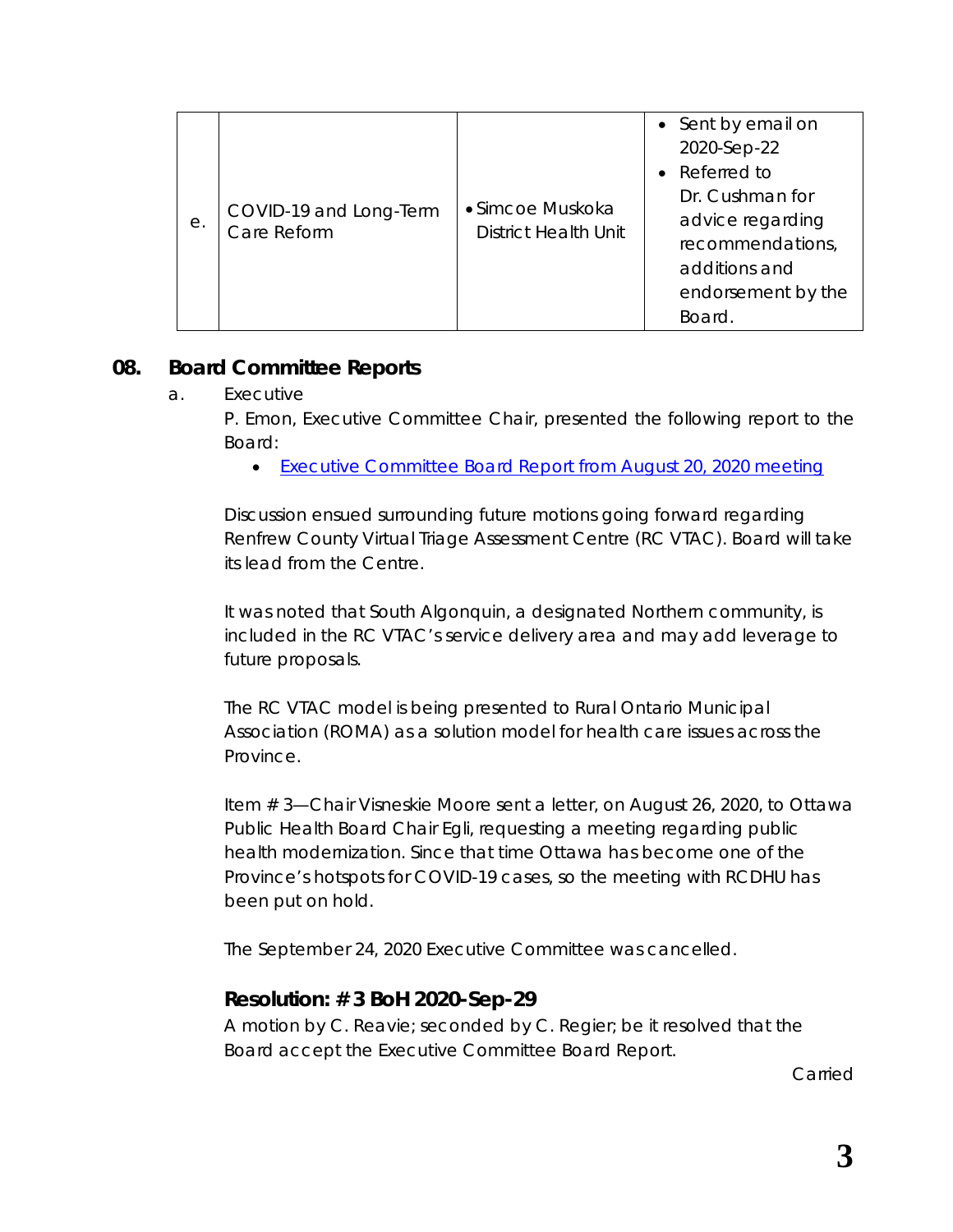b. Resources

J. M. du Manoir, Resources Committee Chair, presented two reports to the Board:

- [Resources Committee Board Report](https://www.rcdhu.com/wp-content/uploads/2020/11/09.-c.-Resources-Committee-Board-Report-August-2020.pdf) and Briefing Note—2020-Aug-14
- [Resources Committee Board Report](https://www.rcdhu.com/wp-content/uploads/2020/11/09.-d.-Resources-Committee-Board-Report-September-2020-with-Briefing-Note.pdf) and Briefing Note—2020-Sep-18

H. Daly updated the Board on developments since the Resources Committee meeting held on September 18, 2020.

The proposed temporary space for RCDHU, to be used until 141 Lake Street is ready for occupancy, includes the following locations: Team One— suite 107 secured at the Pembroke Mall for clinics/public Team Two—suite 106 adjoining, at Pembroke Mall for COVID response team and other program staff.

Team Three—in negotiations for corporate services space.

The COVID-19 Budget projection was submitted to the Province on Friday, September 25, 2020.

It was just announced by the MCCSS, the funding Ministry for the HBHC program, that funds may be redirected to cover COVID-19 expenses for the last quarter of 2020.

The Ontario Seniors Dental Care Program (OSDCP) received capital one-time funding of \$50K for Barry's Bay OSDCP Clinic completion and \$355K capital one-time funding for the Pembroke OSDCP Clinic construction.

At 10:29 a.m., Dr. Robert Cushman, Acting Medical Officer of Health joined the GoToMeeting.

> Discussion ensued regarding the hiring of the School Nurses initiative. The funding is for 6 Full Time Equivalent nurses and these nurses will be allocated across the schools in Renfrew County and District.

At 10:34 a.m., Michael Donohue, Member joined the GoToMeeting.

The renovations, for the relocation of the RCDHU Pembroke Office to 141 Lake Street are still on budget and have been reviewed by the Resources Committee. It was acknowledged that H. Daly has gone above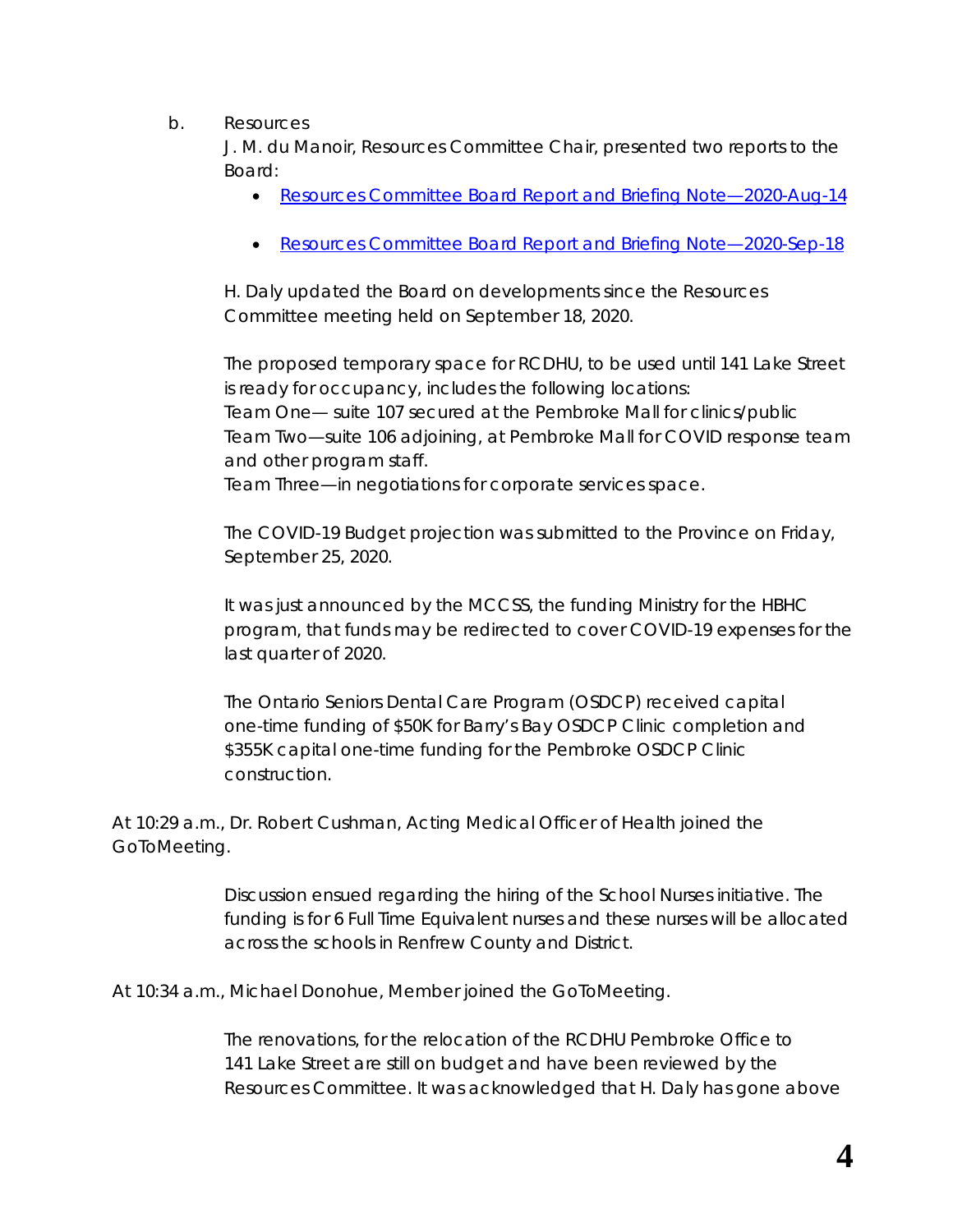and beyond to keep the project on track, staying close to the estimated costs.

Daly answered questions from Board Members regarding the Q2 budget. This budget summary is appended to the briefing note.

It was noted that during the COVID-19 pandemic, RCDHU head count numbers have fluctuated and increased, putting additional workloads on the Corporate Services Staff in the area of payroll, human resources, finance and IT.

## **Resolution: # 4 BoH 2020-Sep-29**

A motion by C. Regier; seconded by C. Reavie; be it resolved that the Board accept the Resources Committee Board Report for August 2020 and September 2020.

Carried

#### **09. Staff Reports**

- a. Report to the Board—Acting Medical Officer of Health Dr. Robert Cushman, Acting Medical Officer of Health, Renfrew County and District Health Unit, presented the following written report to the Board:
	- [Report to the Board](https://www.rcdhu.com/wp-content/uploads/2020/11/08.-a.-Report-to-the-Board-September-2020-Dr.-Robert-Cushman-with-stats.pdf)

Dr. Cushman gave an additional verbal report, updating the Board on the current status of positive COVID-19 cases in Renfrew County and District (RCD). There have been 52 positive COVID-19 cases reported in RCD since March 2020, currently, there are nine people self-isolating, 42 resolved cases and one death.

In September 2020, 19 positive COVID-19 cases, were reported in RCD. This number eclipsed the combined 17 cases reported in March and April of 2020.

On September 16, 2020, Fellowes High School, in Pembroke, was the first school in Ontario to be closed due to a COVID-19 outbreak. RCDHU as well and two provincial ministries were involved with the closure. Dr. Cushman praised RCDHU Staff for being on top of the data.

In total, nine positive COVID-19 cases were identified with the outbreak, which included: four staff members, one student and four close contacts.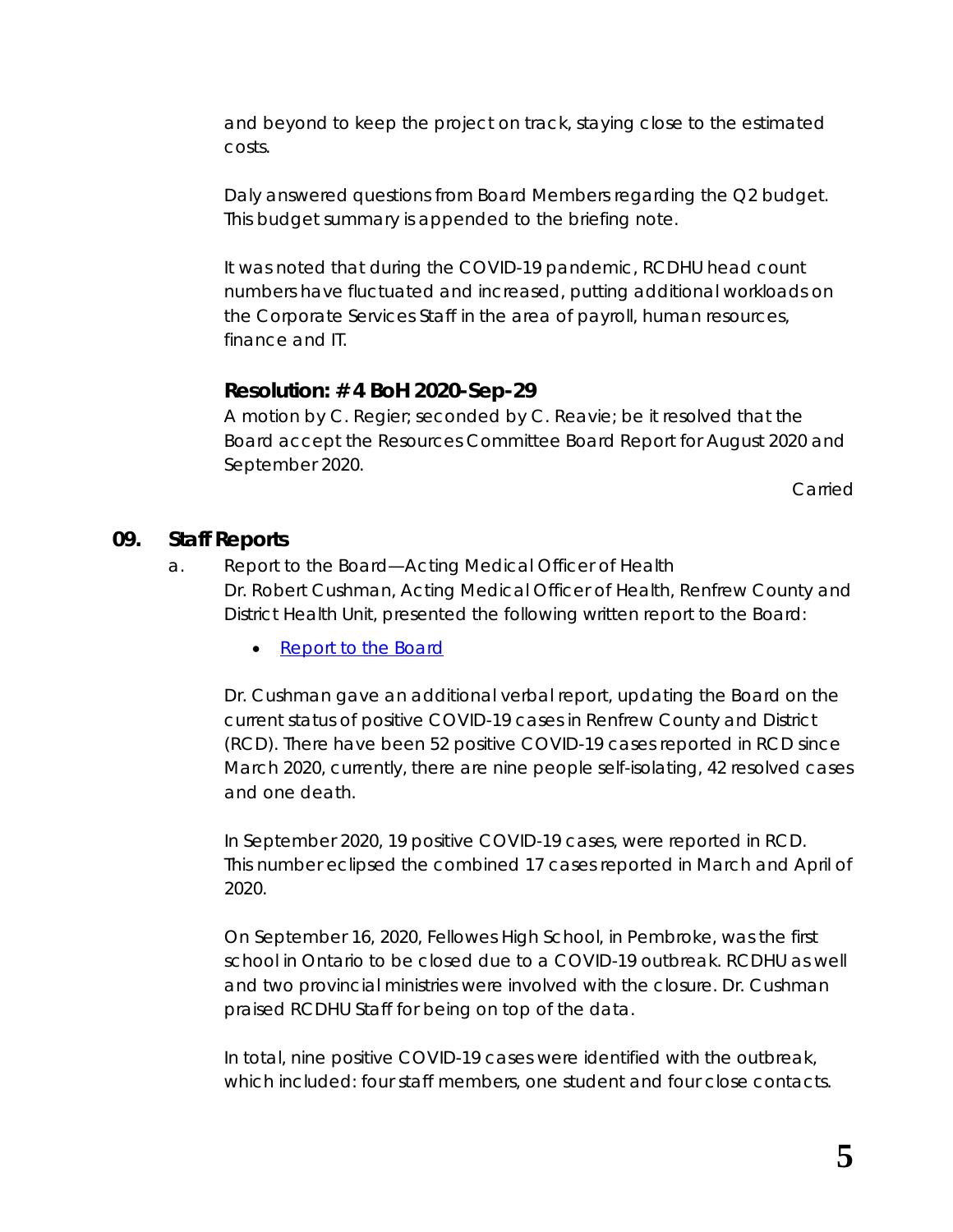The outbreak was declared over on Saturday, September 26, 2020.

Dr. Cushman requested that municipal and district Board Members identify venues in their area that could be used for COVID-19 testing and influenza clinics and send their responses to the Secretary.

Lab capacity was brought into question and explained.

Three types of tests can identify the COVID-19 virus:

- 1. Nasopharyngeal and throat swabs require skilled technicians and machines to determine results. Currently, labs are processing these swab tests at 100% capacity.
- 2. Antibody testing--can determine if a person has been infected with COVID-19.
- 3. Spit/saliva tests—waiting for approval by Health Canada. A rapid form of testing that would deal with the overloaded system.

Number one in the list of the three is broadly used in RCD and requires laboratory testing. Results are returned to RCDHU in four to ten days.

# **Resolution: # 5 BoH 2020-Sep-29**

A motion by C. Watt; seconded by J. Dumas; be it resolved that the Board accept the written and verbal reports to the Board from Dr. Robert Cushman, Acting Medical Officer of Health.

Carried

At 11:38 a.m. Dr. Cushman vacated the GoToMeeting.

#### **10. By-Laws**

There were no items in by-laws.

#### **11. New Business**

a. Contract Renewal for Dr. Robert Cushman as Acting Medical Officer of Health for Renfrew County and District Health Unit.

## **Resolution: # 6 BoH 2020-Sep-29**

A motion by M. A. Aikens; seconded by C. Reavie; be it resolved that Board will extend the contract of Dr. Robert Cushman, appointing him as Acting Medial Officer of Health for Renfrew County and District Health Unit for up to one year, as necessary, effective October 25, 2020.

Carried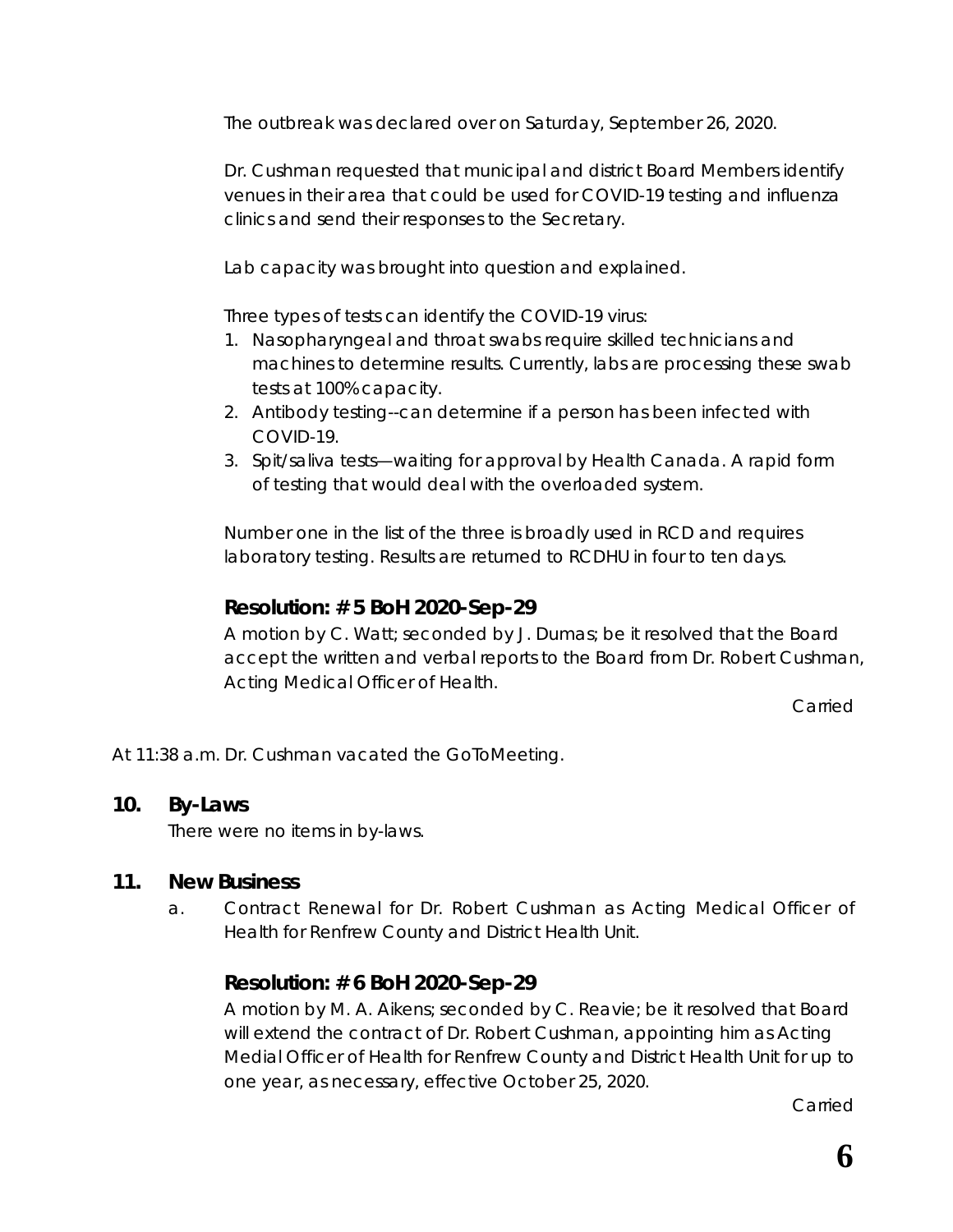b. OIC for J. M. du Manoir

An Executive Council of Ontario, Order in Council, from Lieutenant Governor E. Dowdeswell, reappointed M. J. du Manoir to the Board of Health for Renfrew County and District Health Unit.

The Chair congratulated du Manoir on reappointment to the Board for a period not to exceed one year effective January 1, 2021.

## **12. Notice of Motion**

There was no notice of motion.

## **13. Closed Meeting**

Before moving into the closed session of the meeting, the Chair asked all Board Members if they were in a secure location and alone. All Members confirmed compliance with both requests.

### **Resolution: # 7 BoH 2020-Sep-29**

A motion by C. Regier; seconded by C. Reavie; that the Board move into a closed meeting to discuss: d. labour relations or employee negotiations; and k. a position, plan, procedure, criteria or instruction to be applied to any negotiations carried or to be carried on by or on behalf of the municipality or local board. 2001, c. 25, s. 239 (2); 2017, c. 10, Sched. 1, s. 26.

Carried

The Chair rose to report that the Board met in a closed meeting to discuss: d. labour relations or employee negotiations; and k. a position, plan, procedure, criteria or instruction to be applied to any negotiations carried or to be carried on by or on behalf of the municipality or local board. 2001, c. 25, s. 239 (2); 2017, c. 10, Sched. 1, s. 26.

## **14. Date of Next Meeting**

The next Regular Board meeting is scheduled for Tuesday, October 27, 2020, at 10:00 a.m. or at the call of the Chair.

#### **15. Adjournment**

#### **Resolution: # 8 BoH 2020-Sep-29**

A motion by C. Regier; seconded by J. Dumas; be it resolved that the Regular Board meeting be adjourned at 11:48 a.m.

Carried